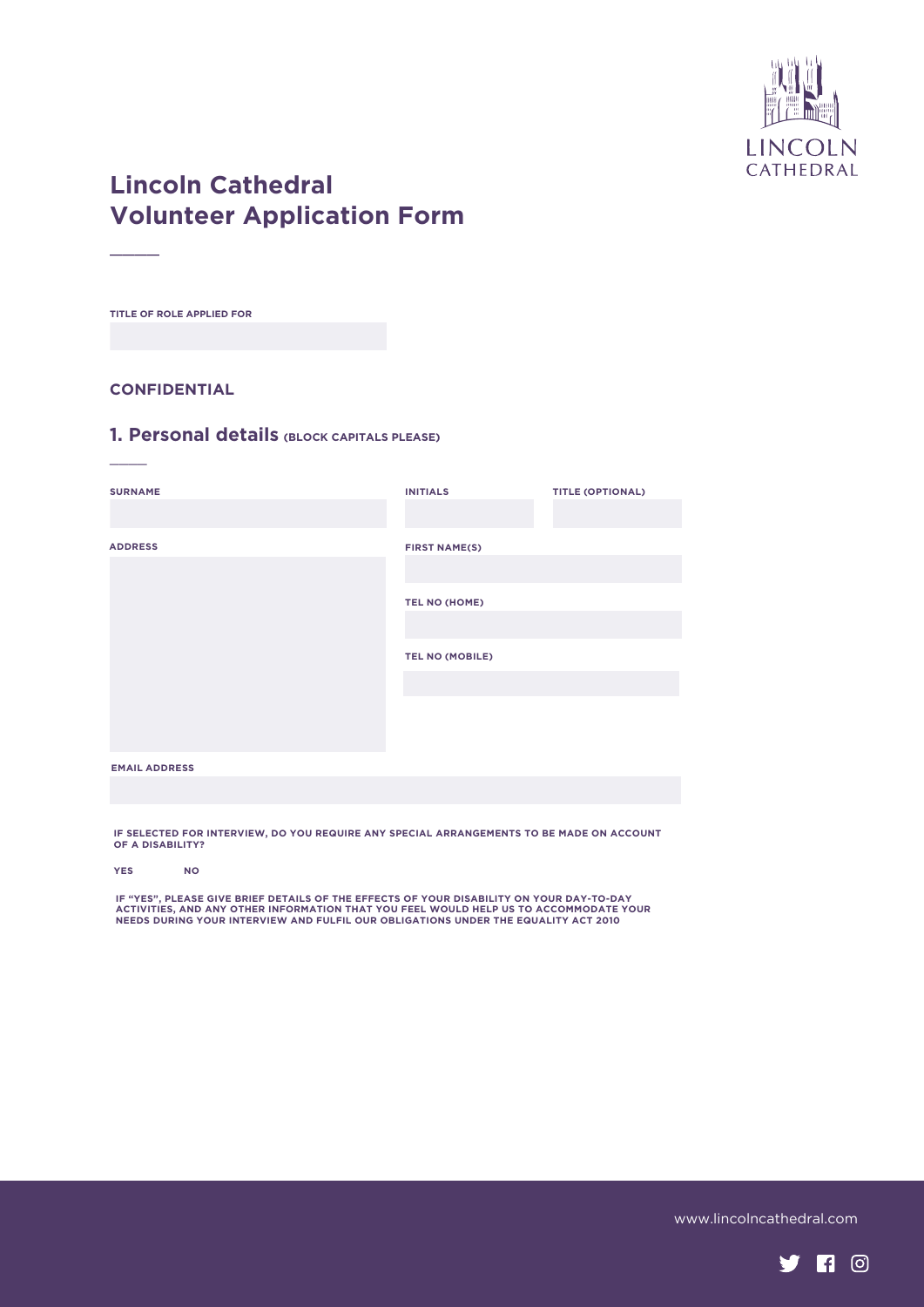

**2. Your reasons for applying for this role and any relevant skills, abilities, knowledge and experience**

#### **Rehabilitation of Offenders Act 1974 (Exceptions) Order 1975**

**HAVE YOU ANY CONVICTIONS THAT ARE NOT SPENT UNDER REHABILITATION OF OFFENDERS ACT?** 

**ARE YOU AT PRESENT UNDER INVESTIGATION BY THE POLICE OR AN EMPLOYER FOR ANY OFFENCE IN CONNECTION WITH FINANCIAL ISSUES? YES NO**

**YES NO**

 $\overline{\phantom{a}}$ 

**IF "YES", TO EITHER OF THE ABOVE PLEASE PROVIDE FURTHER DETAILS** 

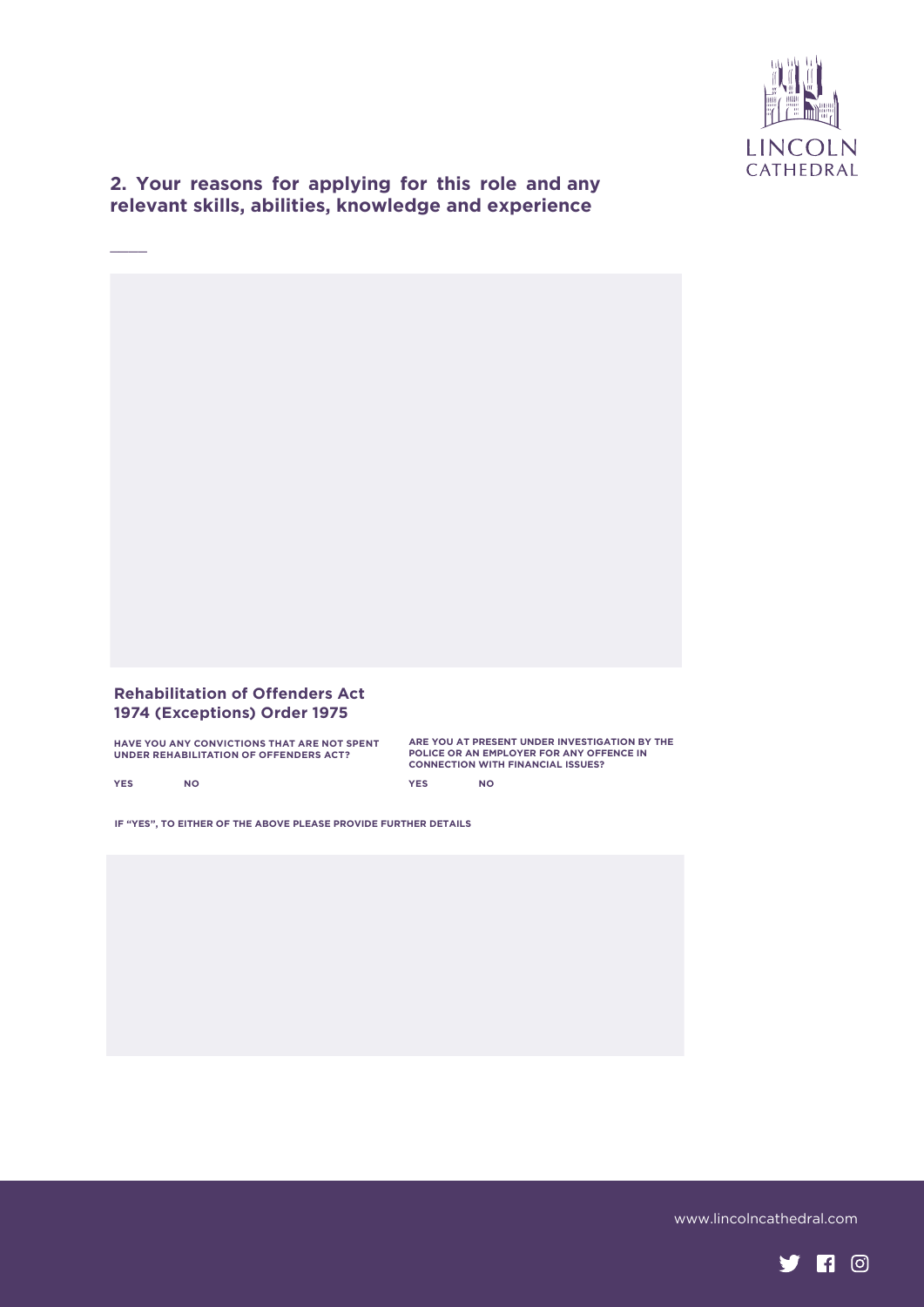

## **3. Independent Character References**

### **Referee 1**

 $\overline{\phantom{a}}$ 

| TITLE (MR, MRS ETC.) | <b>ADDRESS</b> |
|----------------------|----------------|
|                      |                |
| <b>FULL NAME</b>     |                |
|                      |                |
|                      |                |
| <b>TEL NO</b>        |                |
|                      |                |
| <b>EMAIL ADDRESS</b> |                |
|                      |                |

### **Referee 2**

| TITLE (MR, MRS ETC.) | <b>ADDRESS</b> |
|----------------------|----------------|
|                      |                |
| <b>FULL NAME</b>     |                |
|                      |                |
| <b>TEL NO</b>        |                |
|                      |                |
| <b>EMAIL ADDRESS</b> |                |
|                      |                |